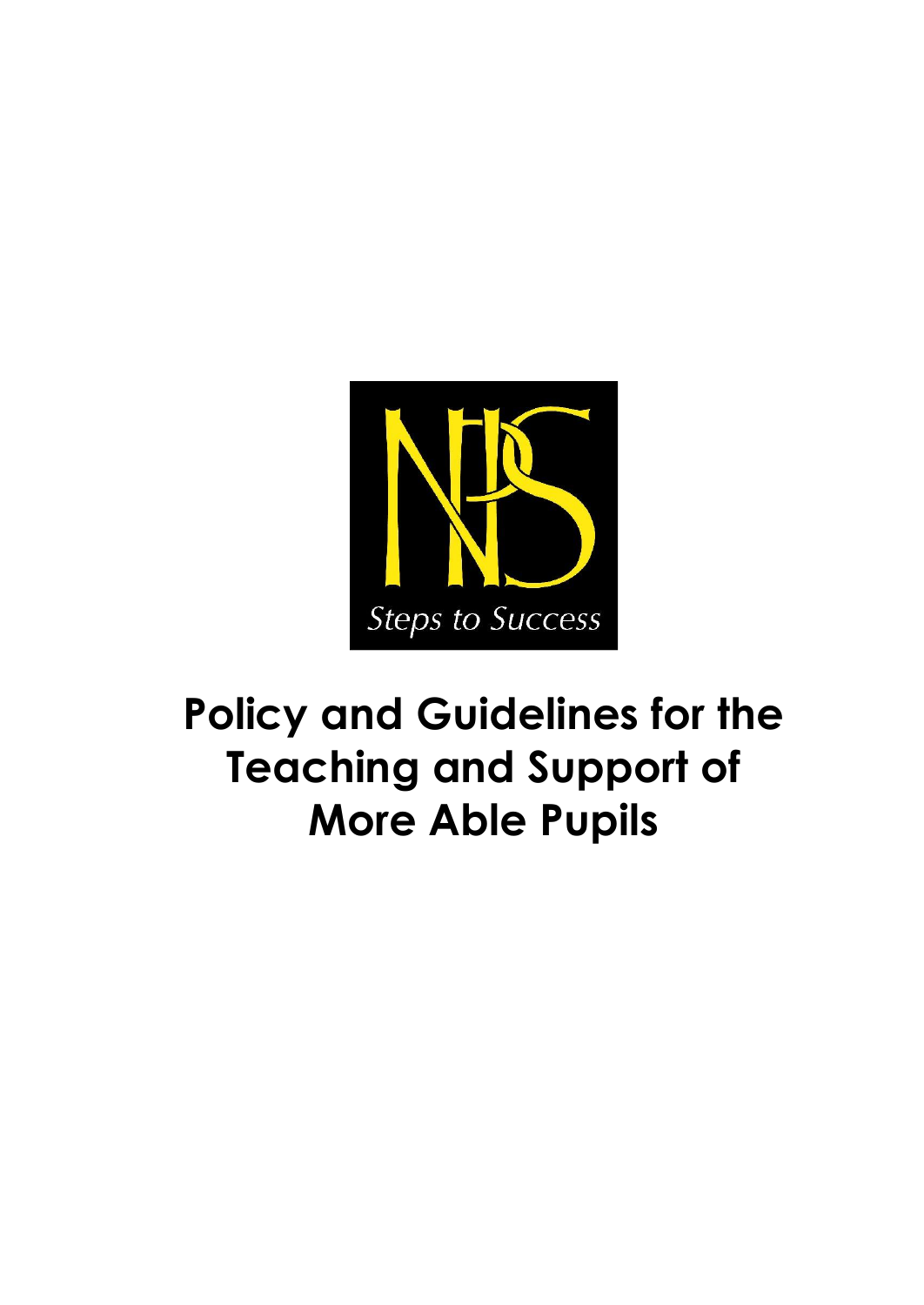#### **Statement of Philosophy**

At NPS we believe in providing teaching that makes learning challenging and enjoyable, with all children achieving their full potential. We help children to develop their skills and abilities intellectually, physically, artistically and creatively.

More able children should be given the opportunity to study subjects to a greater breadth and depth. We aim to provide opportunities to develop specific skills and talents. We are also mindful of the importance of our role in helping to develop the whole child and not just one aspect of their abilities. This document outlines NPS practice for working with more able children and illustrates our commitment to them.

#### **Definitions**

More able children are those who demonstrate a significantly higher level of ability and/or potential than most children of the same age in one or more curriculum areas or in any of the following:

- physical activities
- $\bullet$  artistic tasks
- mechanical ingenuity
- leadership
- ◆ IQ level
- creativity.

It is worth remembering that more able children can also be:

- good all-rounders
- $\bullet$  high achievers in one area
- of high ability but of low motivation
- of good verbal ability but with poor writing skills
- very able but with a short attention span
- very able with poor social skills
- keen to disguise their abilities.

#### **Identification**

In identifying more able children, we make use of hard data, including the results of termly assessments and a wide range of qualitative data, including teacher assessment, pupil observations and the examination of their work. The school makes sure the identification process is rigorous, transparent and fair. We do not discriminate against any group of children and include children who enrol at any point in the school

Where attainment is not high but there are indications of potential high ability, the school strives to identify that potential and nurture it.

Our aim is to build a comprehensive picture of each child's ability. When a more able child is identified through teacher assessment and professional judgement, further assessment will be carried out through:

- $\bullet$  discussion with colleagues
- analysis of information from nationally standardised and school-based tests
- continuous assessment using open/differentiated tasks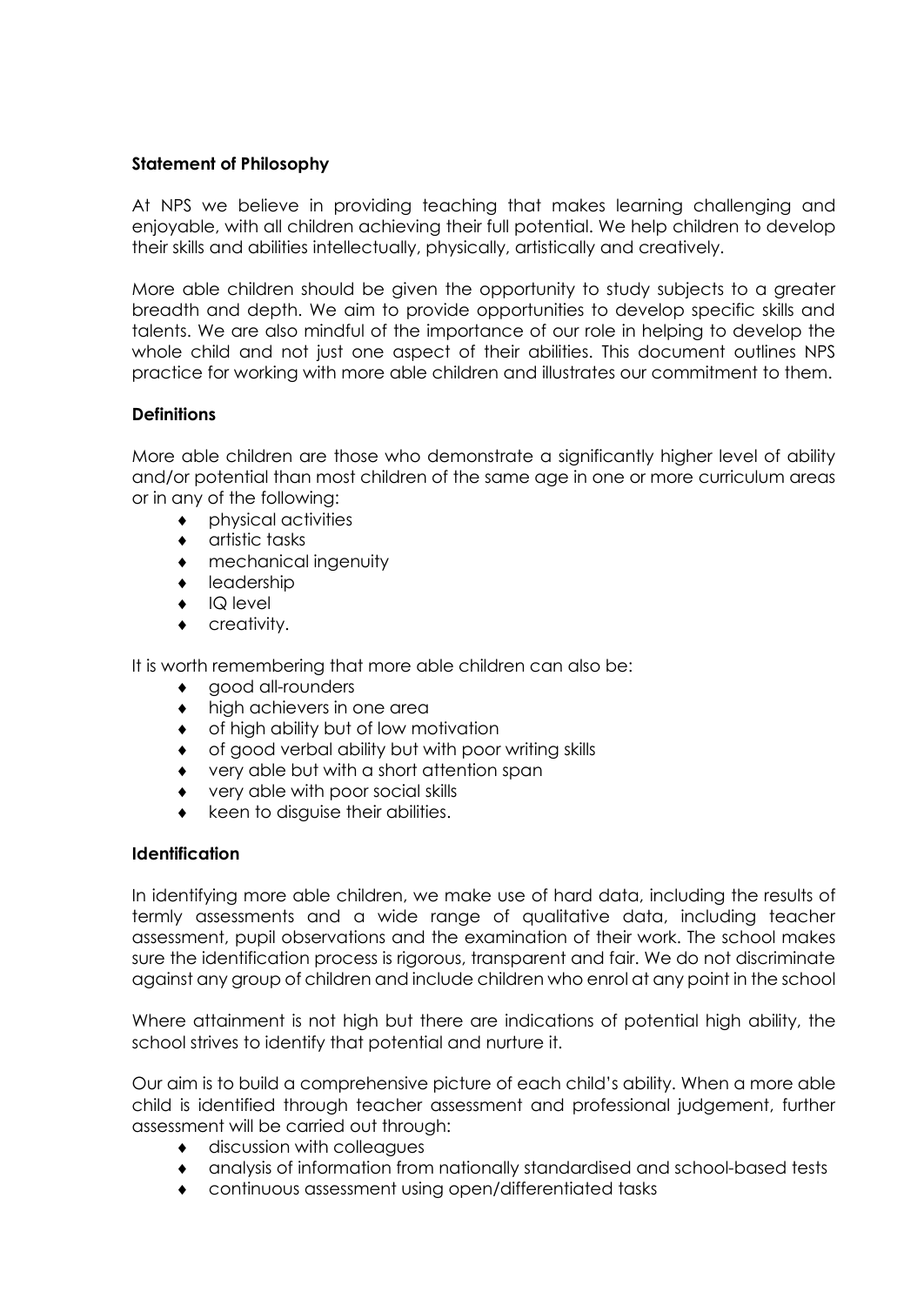- collation of evidence, e.g. samples of pupils' work
- discussion with pupil
- consultation with parents.

## **Whole-school Strategies**

Opportunities for extension and enrichment are built into all our schemes of work. We aim to:

- create an ethos where pupils feel good about achieving excellence
- encourage all pupils to become independent learners
- provide appropriate resources
- provide a flexible organisation, offering opportunities for more able pupils to work independently or with older pupils of the same ability when appropriate
- celebrate achievement
- offer opportunities for more able pupils to compete or showcase their skills both within school, regionally and nationally
- involve pupils in decision-making, including being members of the School Council and Buddy Committee and taking further responsibilities such as Tuck Shop and Eco Council.

At NPS, more able children are encouraged to carry out additional extension activities including research, mastery tasks and independent interest-focussed tasks. We also use a variety of whole-school strategies, e.g. theme weeks, book week, healthy week, so that pupils can have greater choice of activity and more responsibility.

## **Classroom Strategies**

We acknowledge the importance of establishing the prior knowledge, understanding and skills children have, to avoid unnecessary repetition of work, which can be demotivating. We are alert to the pupils who are very able but who are underachieving.

Through effective planning, assessment, record-keeping and liaison with children's previous teachers we aim to:

- establish what they have done previously in order to prevent repetition
- provide challenges through high-quality tasks for enrichment and extension
- plan work, so that there is always extension material for more able children
- differentiate appropriately
- allow the children to make choices about, and organise, their own work
- expect them to carry out, unaided, tasks that stretch their capabilities
- develop their ability to evaluate and check work
- foster resilience and teach strategies for dealing with new and unfamiliar applications of their knowledge
- improve study skills.

## **Extra-curricular Activities**

NPS provides a wide range of extra activities for our more able children. Out of the classroom children can:

 take part in extra-curricular activities and clubs, e.g. sports, arts, music, foreign language and computing